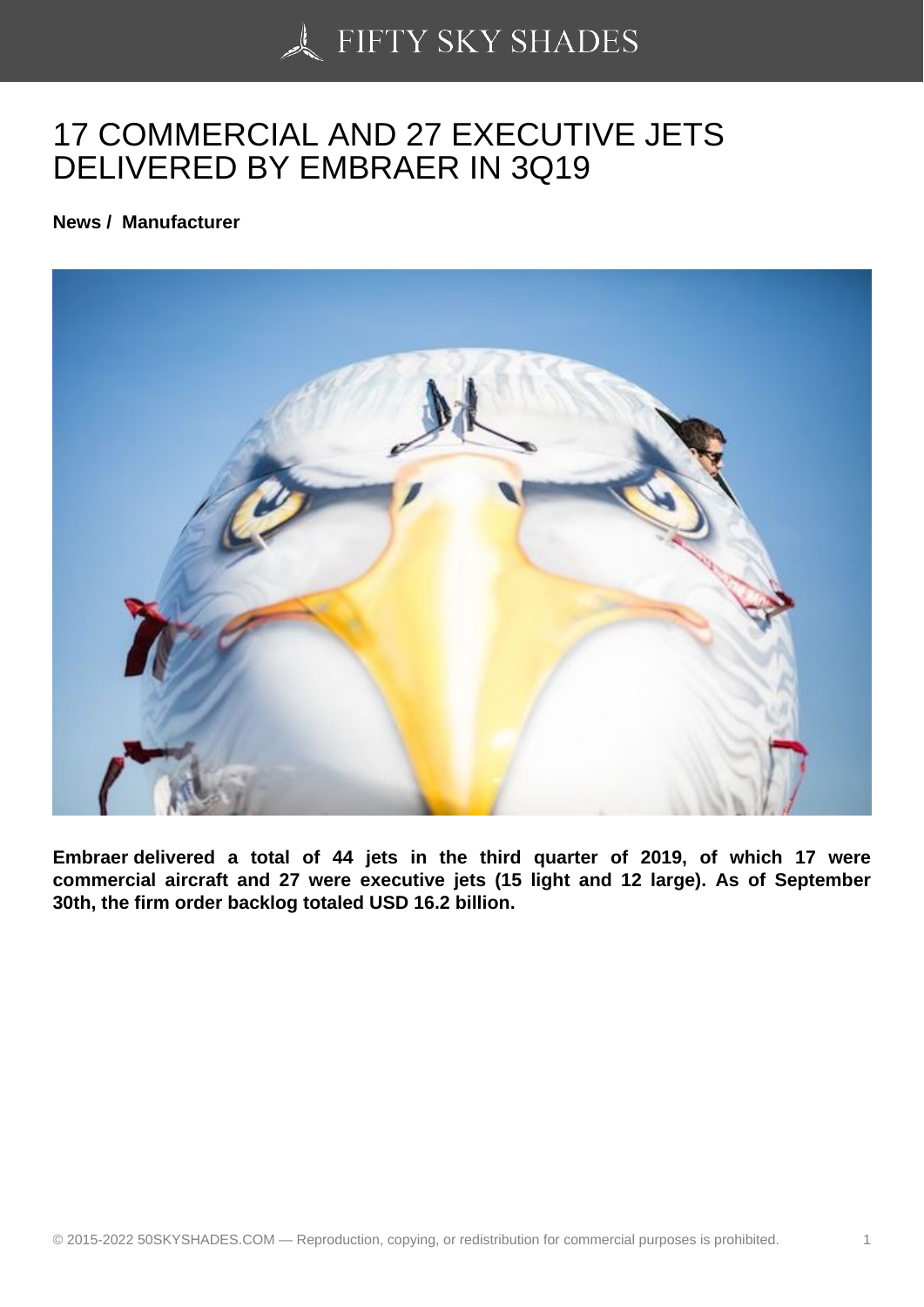| <b>Deliveries by Segment</b> | 3Q19 | 2019 |
|------------------------------|------|------|
|                              |      |      |
| <b>Commercial Aviation</b>   | 17   | 54   |
| EMBRAER 175 (E175)           | 13   | 45   |
| EMBRAER 190 (E190)           | 2    | 3    |
| EMBRAER 195 (E195)           |      | 2    |
| EMBRAER 190-E2 (E190-E2)     |      | 3    |
| EMBRAER 195-E2 (E195-E2)     | 1    | 1    |
|                              |      |      |
| <b>Executive Jets</b>        | 27   | 63   |
| Phenom 100                   |      | 7    |
| Phenom 300                   | 14   | 35   |
| <b>Light Jets</b>            | 15   | 42   |
| Legacy 650                   |      | 2    |
| Legacy 450                   | 4    | 5    |
| Legacy 500                   |      | 6    |
| Praetor 600                  |      | 8    |
| <b>Large Jets</b>            | 12   | 21   |
|                              |      |      |
| <b>TOTAL</b>                 | 44   | 117  |

In the beginning of 3Q19, Embraer signed a contract with SkyWest, Inc. for a firm order of seven E175 jets in a 70-seat configuration. SkyWest will operate the aircraft for Delta. The order has a value of USD 340 million, based on 2019 list prices, and was already included in Embraer's 2019 second-quarter backlog as an "undisclosed" customer. Deliveries are expected to begin in the fourth quarter of 2019.

In the third quarter, Embraer also delivered its first E195-E2, the largest of the three members of the E-Jets E2 family of commercial aircraft. The recipients were AerCap, the world's largest aircraft leasing company, and Azul Linhas Aéreas Brasileiras. Azul is the global launch operator for the E195-E2 and had placed firm orders for 51 of the type. The airline will receive another five aircraft in 2019.

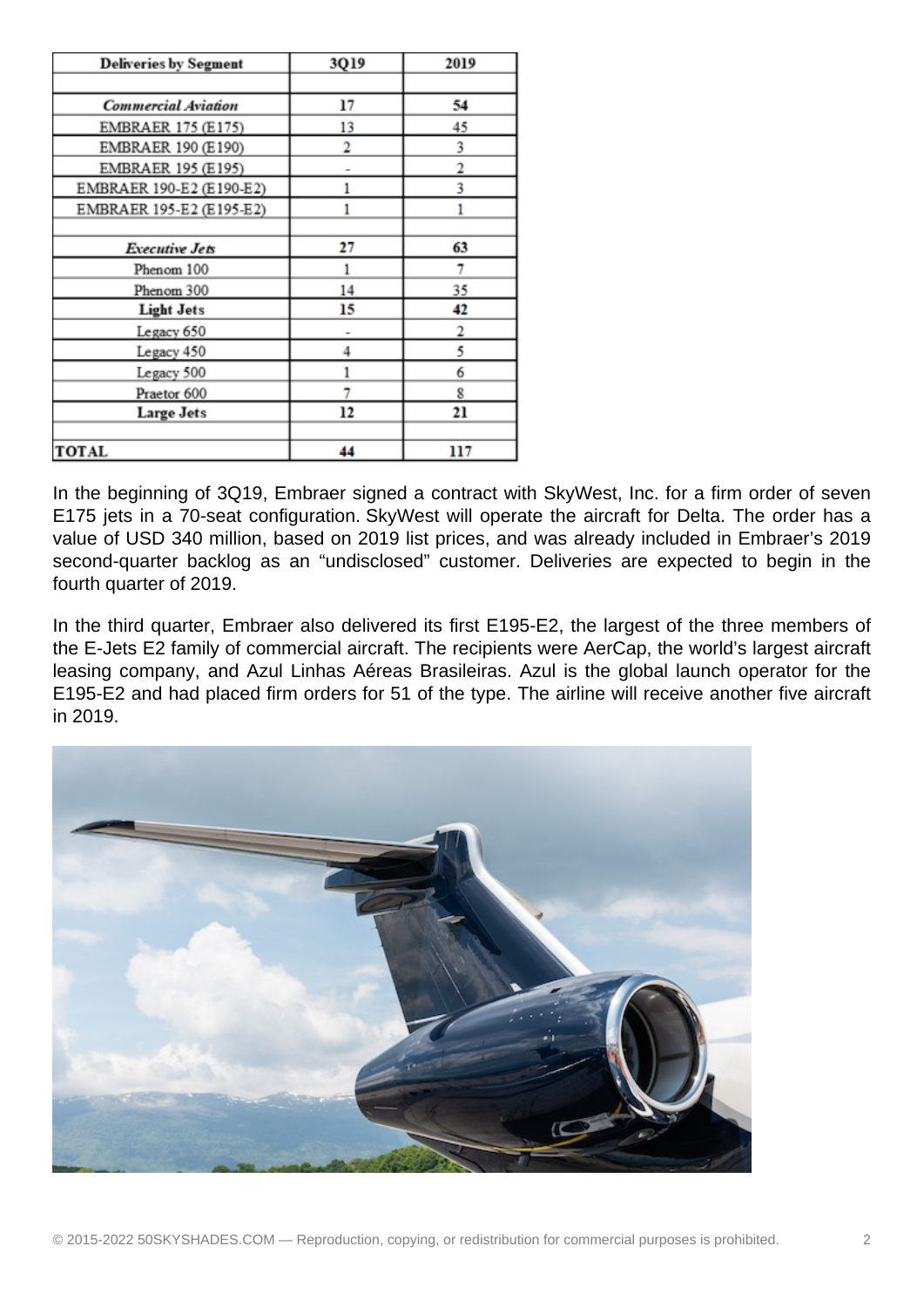In the Executive Jets segment, Embraer announced a purchase agreement with Flexjet, a global leader in private jet travel, for a fleet of Praetor 500, Praetor 600 and Phenom 300 jets. The announcement was made during the 2019 National Business Aviation Association's Business Aviation Convention and Exhibition (NBAA-BACE), in Las Vegas, Nevada. Valued at up to USD 1.4 billion, at current list prices, this deal was included in the 2019 second quarter backlog, with deliveries starting in the fourth quarter of 2019.

Also, the new Praetor 500 midsize business jet was granted the Type Certificate from three regulatory authorities: ANAC, the Brazilian Civil Aviation Agency (Agência Nacional de Aviação Civil); the FAA (U.S. Federal Aviation Administration), and EASA (European Aviation Safety Agency). Embraer has already received orders for the Praetor 500, including in Brazil. Also, Embraer delivered a Praetor 600 to its first Brazilian customer in 3Q19.



In the Defense & Security segment, the Portuguese Government announced a firm order of five multi-mission Embraer KC-390 airlifters, representing the entry of the aircraft into the international market. The contract, which was signed at Embraer's facility in Évora, Portugal, also includes services and support and a flight simulator as part of the process to modernize Portuguese Air Force capabilities to support national Armed Forces operations and increase readiness in missions of public interest. Deliveries are scheduled to start in 2023. This contract will be included in Embraer's backlog in the fourth quarter of 2019.

Embraer also delivered the first KC-390 to the Brazilian Air Force (FAB) at a ceremony held at Anápolis Air Base, starting preparations for the aircraft's entry into service by FAB's First Troop Transport Group (1st GTT). Embraer has been conducting theoretical and practical training with the Air Force teams to start operations.

In 3Q19, Embraer Services & Support signed a long-term Pool Program Agreement with Mongolian Hunnu Air to support a wide range of repairable components for the airline's recently leased fleet of E190 through the TechCare portfolio of solutions. Horizon Air, a subsidiary of